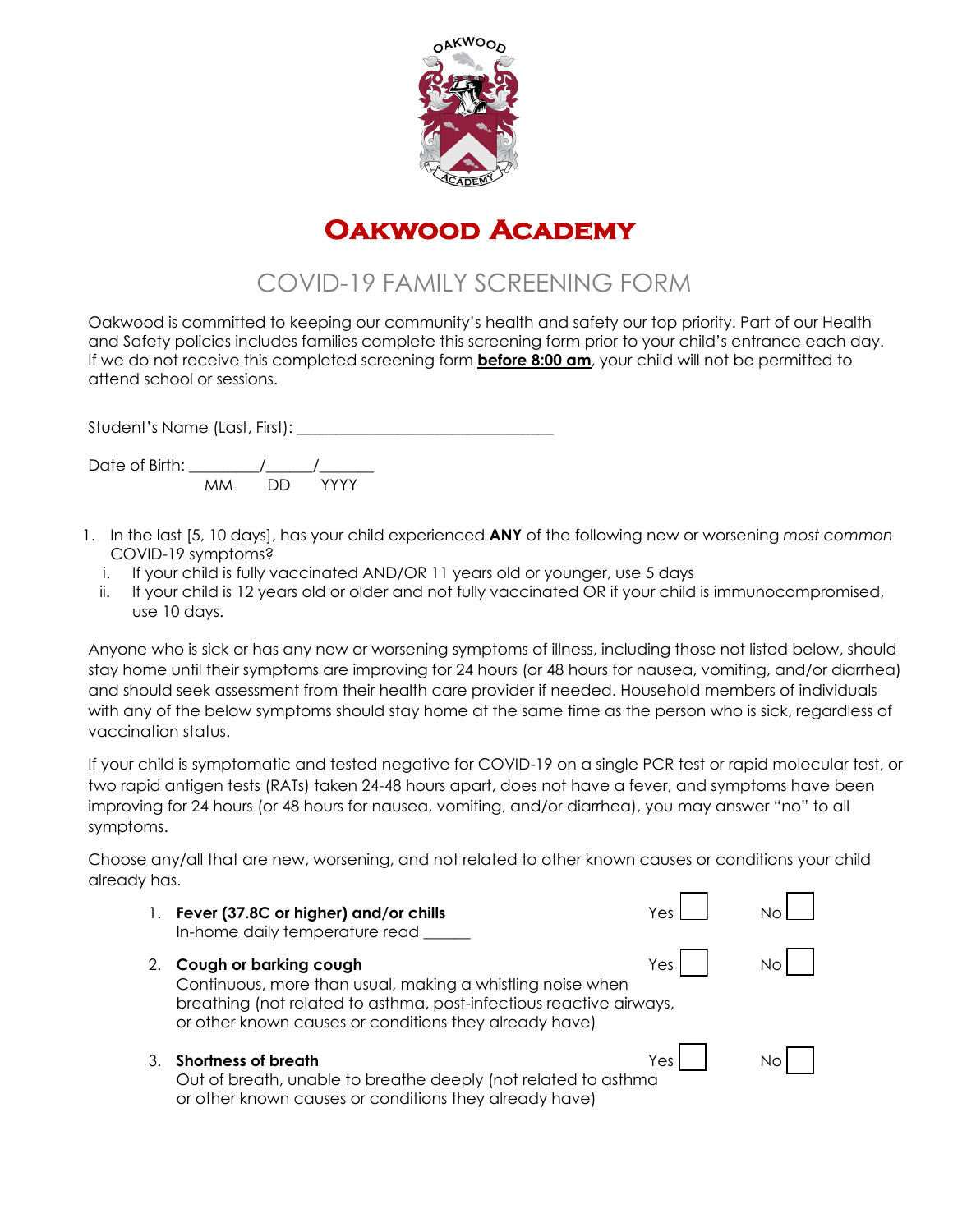| 4. Decrease or loss of taste or smell | Yes | No. |
|---------------------------------------|-----|-----|
|---------------------------------------|-----|-----|

| Νo |
|----|
|----|

Not related to seasonal allergies, neurological disorders, or other known causes or conditions they already have)

- 2. In the last [5, 10] days, has your child experienced **ANY** of the following new or worsening *lesser common*  COVID-19 symptoms?
	- i. If your child is fully vaccinated AND/OR 11 years old or younger, use 5 days
	- ii. If your child is 12 years old or older and not fully vaccinated OR if your child is immunocompromised, use 10 days.

You may select "No" to all symptoms if your child tested negative for COVID-19 on a PCR test, a rapid molecular test, or two rapid antigen tests taken 24 to 48 hours apart AND your child does not have a fever and symptoms have been improving for 24 hours (48 hours if you have nausea, vomiting, and/or diarrhea).

Choose any/all that are new, worsening, and not related to other known causes or conditions your child already has.

|                | Yes<br>a. Runny nose and/or nasal congestion<br><b>No</b><br>Not related to seasonal allergies, being outside in cold weather, or<br>other known causes or conditions they already have                                                 |
|----------------|-----------------------------------------------------------------------------------------------------------------------------------------------------------------------------------------------------------------------------------------|
|                | Yes<br>b. <b>Headache</b><br><b>No</b><br>Unusual, long-lasting (not related to tension-type headaches,<br>chronic migraines or other known causes or conditions they already have)                                                     |
|                | If your child received a COVID-19 and/or flu vaccination in the last 48 hours and is<br>experiencing a mild headache that only began after vaccination, select "No."                                                                    |
| C <sub>1</sub> | Sore throat or difficulty swallowing<br>Yes<br>Nο<br>Painful swallowing (not related to seasonal allergies, acid reflux, or<br>other known causes or conditions they already have)                                                      |
| d.             | Muscle aches and joint pain<br><b>No</b><br>Yes<br>If your child received a COVID-19 and/or flu vaccination in the last<br>48 hours and is experiencing mild muscle aches/joint pain that only<br>began after vaccination, select "No." |
| е.             | No<br><b>Extreme fatigue</b><br>Yes<br>Unusual, fatigue, lack of energy (not related to depression, insomnia,<br>thyroid disfunction, sudden injury, or other known causes or conditions they already have)                             |
|                | If your child received a COVID-19 and/or flu vaccination in the last 48 hours and is<br>experiencing mild fatigue that only began after vaccination, select "No."                                                                       |
| f.             | Nausea, Vomiting and/or diarrhea (gastrointestinal)<br>Yes<br>Νo<br>Not related to irritable bowel syndrome, anxiety, menstrual cramps, or<br>other known causes or conditions they already have                                        |

3. Is your child fully vaccinated against COVID-19? (Fully vaccinated = 14 or more days since their final dose of either a two-dose or a one-dose vaccine series)

Yes I I No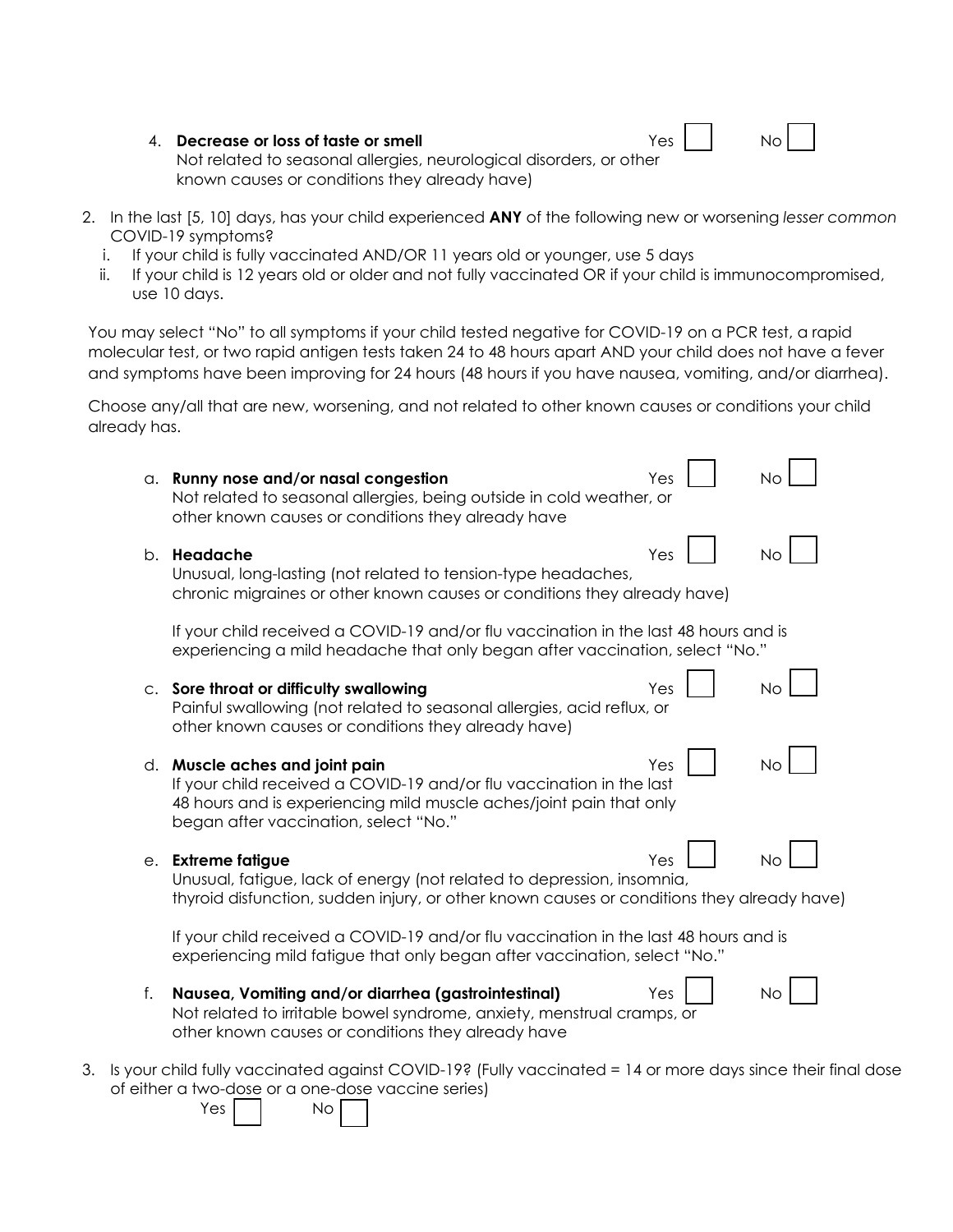## 4. Do any of the following apply?

Select "No" if your child completed their isolation after testing positive in the last 90 days (using a rapid antigen, rapid molecular, or PCR test)

- a. Your child lives with someone who is currently isolating because of a positive COVID-19 test
- b. Your child lives with someone who is currently isolating because of COVID-19 symptoms (any one or more symptoms from question 1 above or any two or more symptoms from question 2 above)
- c. Your child lives with someone who is currently isolating while waiting for COVID-19 test results Yes | No |
- 5. In the last [5, 10] days, has your child been identified as a "close contact" of someone who currently has COVID-19 or has symptoms of COVID-19 (any one or more symptoms from question 1 above or any two or more symptoms from question 2 above)
	- If your child is fully vaccinated AND/OR 11 years old or younger, use 5 days
	- If your child is 12 years old or older and not fully vaccinated OR is immunocompromised, use 10 days

Select "No" if any of the following apply:

- Your child is fully vaccinated, not immunocompromised, and does not live with the person who has COVID-19
- Your child completed their isolation after testing positive in the last 90 days (using a rapid antigen, rapid molecular, or PCR test)
- Contact with the person who has COVID-19 or symptoms of COVID-19 only occurred within a school or child care setting.

**Note:** Given the multiple protective strategies in place, contacts who are only exposed at school or child care are not generally considered close contacts requiring isolation

|  |  |  | Nο |  |  |
|--|--|--|----|--|--|
|  |  |  |    |  |  |

6. Has a doctor, health care provider, or public health unit told you that your child should currently be isolating or staying home?

This can be because of an outbreak or contact tracing.

| Yes |  | Nο |
|-----|--|----|
|     |  |    |

7. Do any of the following apply?

 $Yes$ 

- In the last 14 days, the child has travelled outside of Canada and was told to quarantine.
- In the last 14 days, the child travelled outside of Canada and was told to not attend school (please note that if the child is not fully vaccinated but is exempt from federal quarantine because they travelled with a vaccinated companion, **they must not attend school for 14** days – Select YES if this applies to the child).
- In the last 14 days, someone your child lives with has returned from travelling outside of Canada and is isolating while awaiting results of a COVID-19 test.

| Yes. | Nο |  |
|------|----|--|
|      |    |  |

8. In the last [5, 10] days, has your child tested positive for COVID-19?

This includes a positive COVID-19 test result based on a lab-based PCR test, rapid molecular test, rapid antigen test or a home-based self-testing kit.

- If your child is fully vaccinated OR 11 years old or younger, use 5 days
- If your child is 12 years old or older and not fully vaccinated/unvaccinated OR are immunocompromised, use 10 days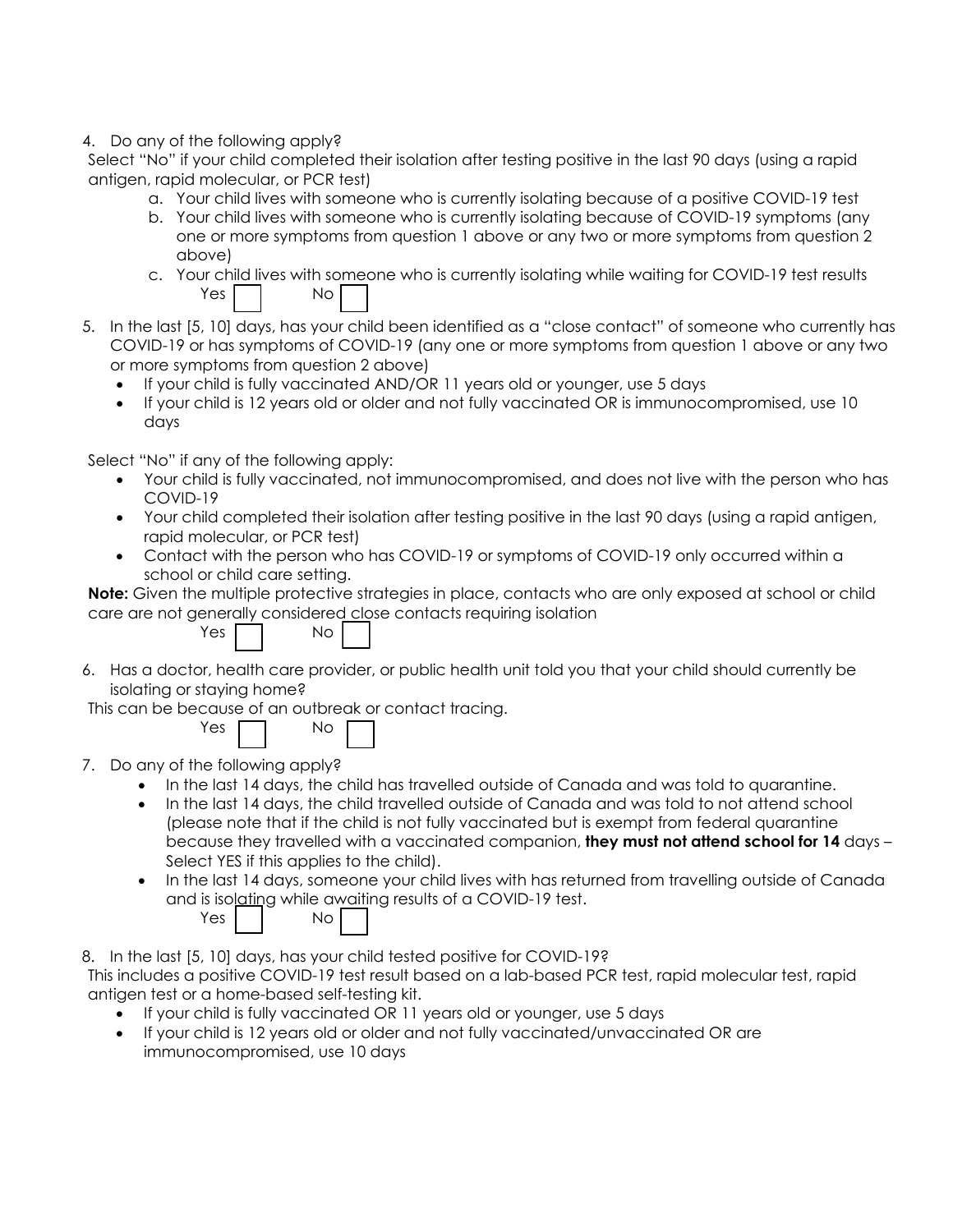| Select "No" if your child has already completed their isolation period of [5, 10] days because their       |
|------------------------------------------------------------------------------------------------------------|
| symptoms started before their positive test result AND their symptoms have been improving for 24 hours (48 |
| for nausea, vomiting, and/or diarrhea) AND they do not have a fever                                        |
| $Yes \frown \qquad No \frown$                                                                              |
| 9. I agree to follow the guidelines outlined in Oakwood's Health & Safety policies and procedures.**       |
| agree                                                                                                      |

I certify that the above information is true to the best of my knowledge.

Today's Date: \_\_\_\_\_\_\_\_\_\_\_\_\_\_\_\_\_\_

Parent/Guardian Name & Signature: Submit this form to [hs@oakwoodacademy.ca](mailto:hs@oakwoodacademy.ca)

**If you answered "YES" to ANY question, your child cannot go to school. Contact [HS@oakwoodacademy.ca,](mailto:HS@oakwoodacademy.ca) your child's teacher/therapist, and your child's program supervisor/director to let them know that they will not be attending school today. See below for isolation and testing requirements.**

# Results of Screening Questions:

**If you answered "YES" to any of the symptoms included under question 1 and/or TWO or more symptoms included under question 2:**

- Your child should isolate immediately and not leave home except to get tested or for a medical emergency:
	- o If your child is NOT tested AND
		- **is 12 years of age or older AND fully vaccinated, OR** 
			- is 11 years of age or younger regardless of vaccination status, your child must isolate for:
				- At least **5 days** from their symptom onset AND until your child's symptoms have been improving for 24 hours (or 48 hours if gastrointestinal symptoms) whichever is longer in duration (day 0 = first day symptoms developed, your child can return to school on day 6)
	- o If your child is NOT tested AND
		- Is 12 years of age or older AND either partially vaccinated/unvaccinated, OR
			- Immunocompromised, regardless of age, your child must isolate for:
				- At least **10 days** from their symptom onset AND until your child's symptoms have been improving for 24 hours (or 48 hours if gastrointestinal symptoms) whichever is longer in duration (day 0 = first day symptoms developed, your child can return to school on day 11).
- All household members, including siblings must isolate for their child's isolation period regardless of vaccination status unless they tested positive for COVID-19 in the past 90 days and have already completed their isolation.
- If testing is available:
	- o If a single PCR or rapid antigen test (RAT) is **positive**, your child should follow the guidance outlined in question 8.
	- o If a single PCR test or TWO rapid antigen tests (RATs) collected 24-48 hours apart are both **negative**, the child may return to school provided that their symptoms have been improving for 24 hours (48 hours if gastrointestinal symptoms) and your child does not have a fever.
- If your child's symptoms worsen, seek advice from Telehealth or your healthcare professional.

# **If you answered "YES" to only ONE symptom included under question 2:**

• Your child must isolate until their symptoms are improving for at least 24 hours, or 48 hours for any gastrointestinal symptoms (nausea, vomiting, and/or diarrhea).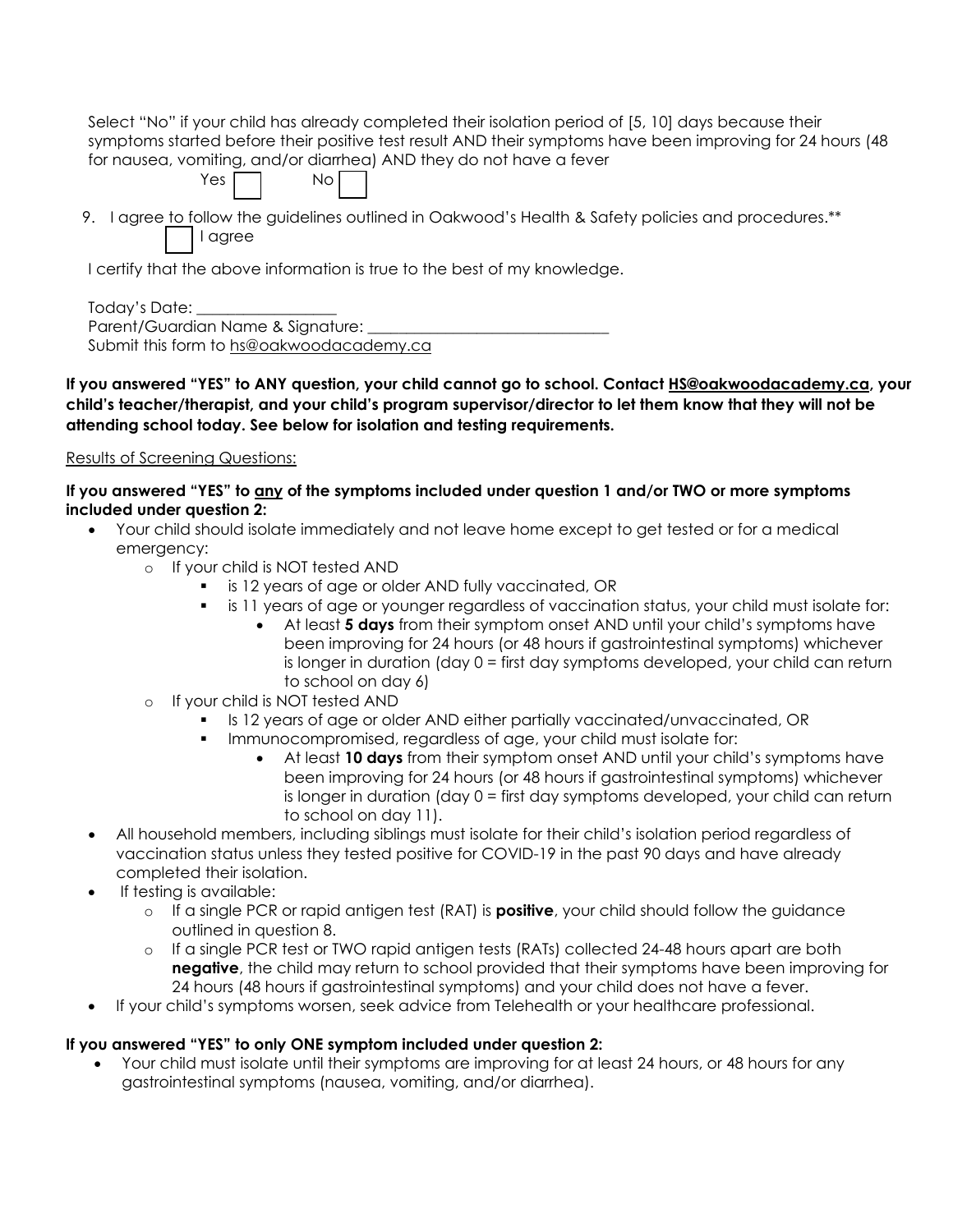• If your child has been identified as a "close contact" of someone with COVID-19 in the last 10 days, even if they are fully vaccinated and the contact was not living with them, it is more likely that they have a COVID-19 infection. Your child must isolate for [5, 10] days and until they do not have a fever and their symptoms have been improving for at least 24 hours (48 hours for nausea, vomiting, and/or diarrhea).

## **If you answered "YES" to question 4:**

- Your child must isolate for their household member's isolation period while there is anyone in the home who is isolating because of symptoms of COVID-19, a positive COVID-19 result, or is waiting for a COVID-19 test result. Your child must only leave for a medical emergency.
- All household members should stay home at the same time as the household member who has COVID-19 symptoms or is a positive COVID-19 case, **regardless of vaccination status** unless they tested positive for COVID-19 in the past 90 days and have already completed their isolation.
- If another household member develops symptoms or tests positive, your child must continue isolating until that household member has also finished their own isolation period. The initial household member(s) with symptoms and/or positive test results do not have to extend their isolation period based on other household members developing symptoms.

#### **If you answered "YES" to questions 5 or 6:**

- Your child must isolate (stay home) and not leave except to get tested or for a medical emergency.
- If your child develops symptoms, follow isolation guidance found under results to "If you answered "YES" to any of the symptoms listed under question 1 and 2 – follow the appropriate isolation periods described above.
- As long as your child and your household members do not develop any symptoms, other people in your household can go to school, child care or work, but must not leave the home for other nonessential reasons
- Note: Current Ontario guidelines state that if your child is exposed to a confirmed positive COVID-19 case or suspected COVID-19 case **at school**, they WILL NOT be considered a close contact and not need to isolate. Monitor your child for symptoms and inform [HS@oakwoodacademy.ca](mailto:HS@oakwoodacademy.ca) immediately, should any symptoms develop.

# **If you answered "YES" to question 7:**

- Your child should remain in isolation until the end of the 14-day quarantine after return to Canada and get tested as per federal requirements.
	- o This also applies for unvaccinated youth ages 12-17 years of age, even if they are dependents of fully vaccinated travelers.
- If your child is fully vaccinated and does not have symptoms, they do not need to self-isolate for the 14-day quarantine period after return to Canada, but must follow the Government of Canada's testing requirements. If your fully vaccinated child develops symptoms or tests positive, your child must selfisolate and you should contact your local public health unit or doctor/health care provider for more advice.
- Unvaccinated children under 12 years of age and dependents of fully vaccinated travelers will also be exempt from quarantine; however, they **must** avoid group settings, such as schools, camps or daycares.
- If someone your child lives with is isolating following return from travelling outside of Canada and received a take-home PCR test at the airport, is symptomatic following international travel OR is awaiting test results, your child must stay home until the individual has received a negative PCR test result or has completed their isolation period.

#### **If you answered "YES" to question 8:**

• Your child must isolate (stay home) and only leave for a medical emergency.